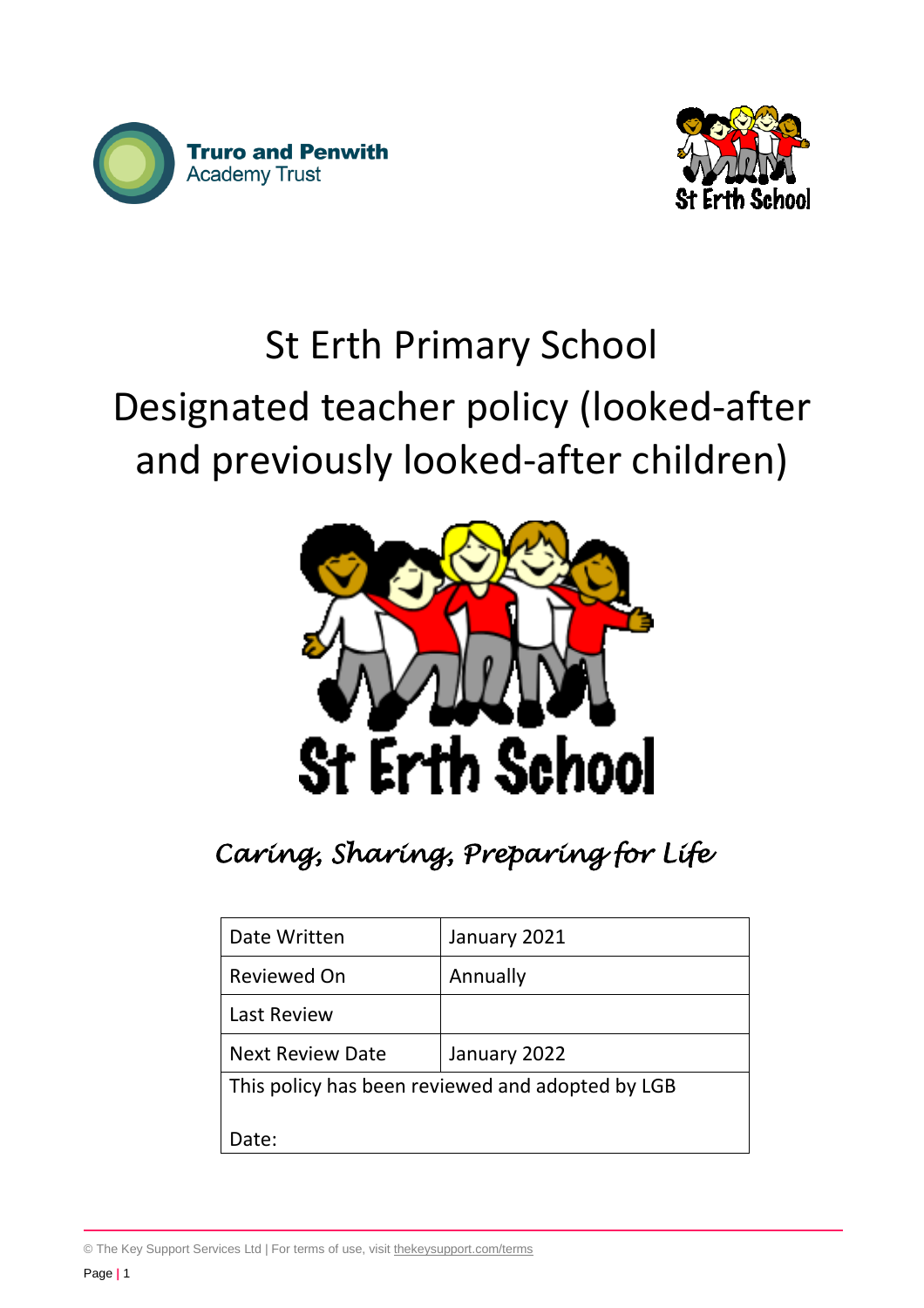# **Contents**

#### <span id="page-1-0"></span>**1. Aims**

The school aims to ensure that:

- A suitable member of staff is appointed as the designated teacher for looked-after and previously lookedafter children
- The designated teacher promotes the educational achievement of looked-after and previously looked-after children, and supports other staff members to do this too
- Staff, parents, carers and guardians are aware of the identity of the designated teacher, how to contact them and what they are responsible for

# <span id="page-1-1"></span>**2. Legislation and statutory guidance**

This policy is based on the Department for Education's [statutory guidance on the designated teacher for](https://www.gov.uk/government/publications/designated-teacher-for-looked-after-children)  [looked-after and previously looked-after children.](https://www.gov.uk/government/publications/designated-teacher-for-looked-after-children)

Maintained schools insert:

It also takes into account [section 20](http://www.legislation.gov.uk/ukpga/2008/23/section/20) and [section 20A](http://www.legislation.gov.uk/ukpga/2008/23/section/20A) of the Child and Young Persons Act 2008.

Academies, including free schools, insert:

It also takes into account [section 2E](http://www.legislation.gov.uk/ukpga/2010/32/section/2E) of the Academies Act 2010.

Academies, including free schools, check and add:

This policy complies with our funding agreement and articles of association.

### <span id="page-1-2"></span>**3. Definitions**

**Looked-after children** are registered pupils that are:

- $\geq$  In the care of a local authority, or
- Provided with accommodation by a local authority in the exercise of its social services functions, for a continuous period of more than 24 hours

**Previously looked-after children** are registered pupils that fall into either of these categories:

They were looked after by a local authority but ceased to be as a result of any of the following:

- $\circ$  A child arrangements order, which includes arrangements relating to who the child lives with and when they are to live with them
- o A special guardianship order
- o An adoption order

© The Key Support Services Ltd | [thekeysupport.com/terms](https://thekeysupport.com/terms-of-use)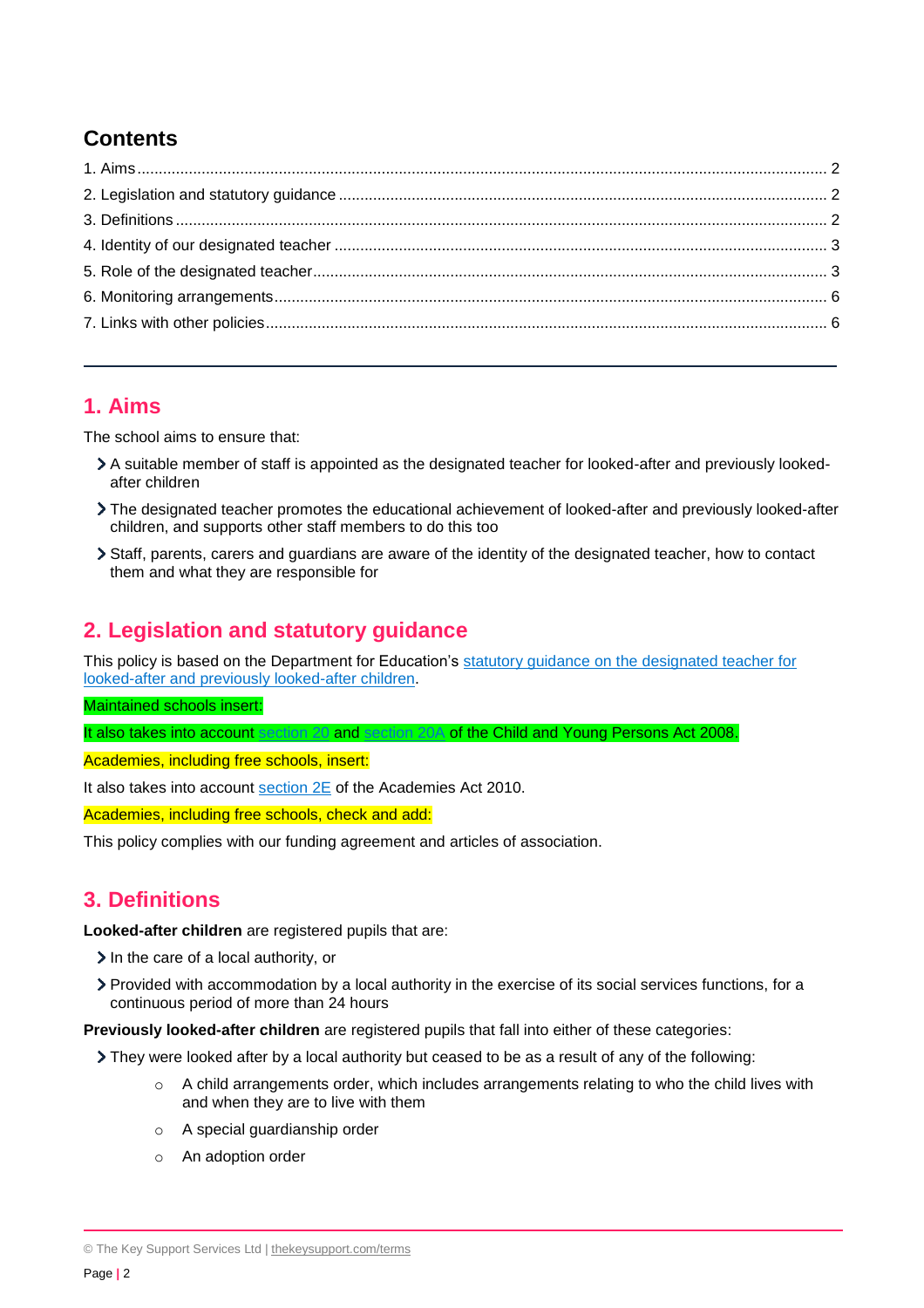- They appear to the governing board to have:
	- $\circ$  Been in state care in a place outside of England and Wales because they would not have otherwise been cared for adequately, and
	- o Ceased to be in that state care as a result of being adopted

**Personal education plan (PEP)** is part of a looked-after child's care plan that is developed with the school. It forms a record of what needs to happen and who will make it happen to ensure the child reaches their full potential.

**Virtual school head (VSH)** is a local authority officer responsible for promoting the educational achievement of their authority's looked-after children, working across schools to monitor and support these pupils as if they were in a single school. The VSH is also responsible for providing information and advice to schools, parents and guardians in respect of previously looked-after children.

## <span id="page-2-0"></span>**4. Identity of our designated teacher**

Our designated teacher is Karen Golder. But for Spring Term 2021 temporarily Bill Coleman will be standing in.

You can contact them by emailing [kgolder@st-erth.cornwall.sch.uk.](mailto:kgolder@st-erth.cornwall.sch.uk) For Spring Term 2021 Bill Coleman can be contacted by emailing [head@st-erth.cornwall.sch.uk.](mailto:head@st-erth.cornwall.sch.uk)

Our designated teacher takes lead responsibility for promoting the educational achievement of looked-after and previously looked-after children at our school. They are your initial point of contact for any of the matters set out in the section below.

If you have any other members of staff who have particular responsibilities in relation to looked-after and previously looked-after children at your school, add in their names, contact details and information about their role here.

### <span id="page-2-1"></span>**5. Role of the designated teacher**

The following is based on the responsibilities listed in the [DfE's statutory](https://www.gov.uk/government/publications/designated-teacher-for-looked-after-children) guidance. Although the designated teacher must always have lead responsibility, your school can decide how individual functions, including pastoral and administrative tasks, can be appropriately delegated.

If any responsibilities have been delegated to other roles, you may want to separate these out in a new section so that anyone reading the policy understand who handles what at your school.

#### **5.1 Leadership responsibilities**

The designated teacher will:

- Act as a central point of initial contact within the school for any matters involving looked-after and previously looked-after children
- Promote the educational achievement of every looked-after and previously looked-after child on roll by:
	- o Working with VSHs
	- $\circ$  Promoting a whole school culture where the needs of these pupils matter and are prioritised

Take lead responsibility for ensuring school staff understand:

- $\circ$  The things which can affect how looked-after and previously looked-after children learn and achieve
- $\circ$  How the whole school supports the educational achievement of these pupils
- Contribute to the development and review of whole school policies to ensure they consider the needs of looked-after and previously looked-after children

<sup>©</sup> The Key Support Services Ltd | [thekeysupport.com/terms](https://thekeysupport.com/terms-of-use)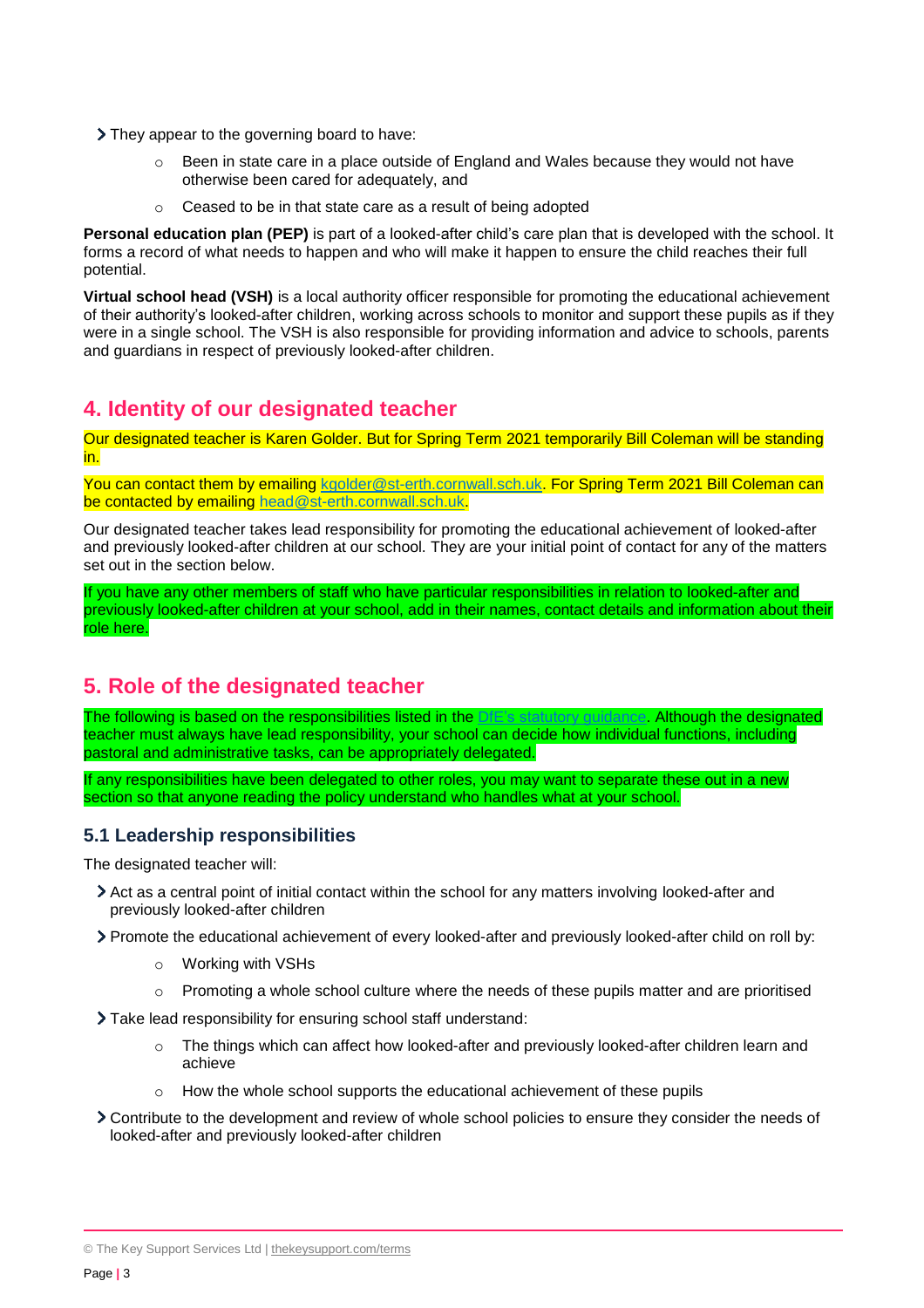- Promote a culture in which looked-after and previously looked-after children are encouraged and supported to engage with their education and other school activities
- Act as a source of advice for teachers about working with looked-after and previously looked-after children
- Work directly with looked-after and previously looked-after children and their carers, parents and guardians to promote good home-school links, support progress and encourage high aspirations
- Have lead responsibility for the development and implementation of looked-after children's PEPs
- Work closely with the school's designated safeguarding lead to ensure that any safeguarding concerns regarding looked-after and previously looked-after children are quickly and effectively responded to
- Involve parents and guardians of previously looked-after children in decisions affecting their child's education

#### **5.2 Supporting looked-after children**

The designated teacher will:

- Make sure looked-after children's PEPs meet their needs by working closely with other teachers to assess each child's specific educational needs
- Have overall responsibility for leading the process of target-setting in PEPs
- Monitor and track how looked-after children's attainment progresses under their PEPs
- If a child is not on track to meet their targets, be instrumental in agreeing the best way forward with them in order to make progress, and ensure that this is reflected in their PEP
- Ensure the identified actions of PEPs are put in place
- During the development and review of PEPs, help the school and relevant local authority decide what arrangements work best for pupils
- Ensure that:
	- $\circ$  A looked-after child's PEP is reviewed before the statutory review of their care plan this includes making sure the PEP is up to date and contains any new information since the last PEP review, including whether agreed provision is being delivered
	- $\circ$  PEPs are clear about what has or has not been taken forward, noting what resources may be required to further support the child and from where these may be sourced
	- $\circ$  The updated PEP is passed to the child's social worker and VSH ahead of the statutory review of their care plan
- Transfer a looked-after child's PEP to their next school or college, making sure it is up to date and that the local authority responsible for looking after them has the most recent version

#### **5.3 Supporting both looked-after children and previously looked-after children**

The designated teacher will:

- Ensure the specific needs of looked-after and previously looked-after children are understood by staff and reflected in how the school uses pupil premium funding
- Work with VSHs to agree how pupil premium funding for looked-after children can most effectively be used to improve their attainment
- Help raise the awareness of parents and guardians of previously looked-after children about pupil premium funding and other support for these children
- Play a key part in decisions on how pupil premium funding is used to support previously looked-after children
- Encourage parents' and guardians' involvement in deciding how pupil premium funding is used to support their child, and be the main contact for queries about its use

© The Key Support Services Ltd | [thekeysupport.com/terms](https://thekeysupport.com/terms-of-use)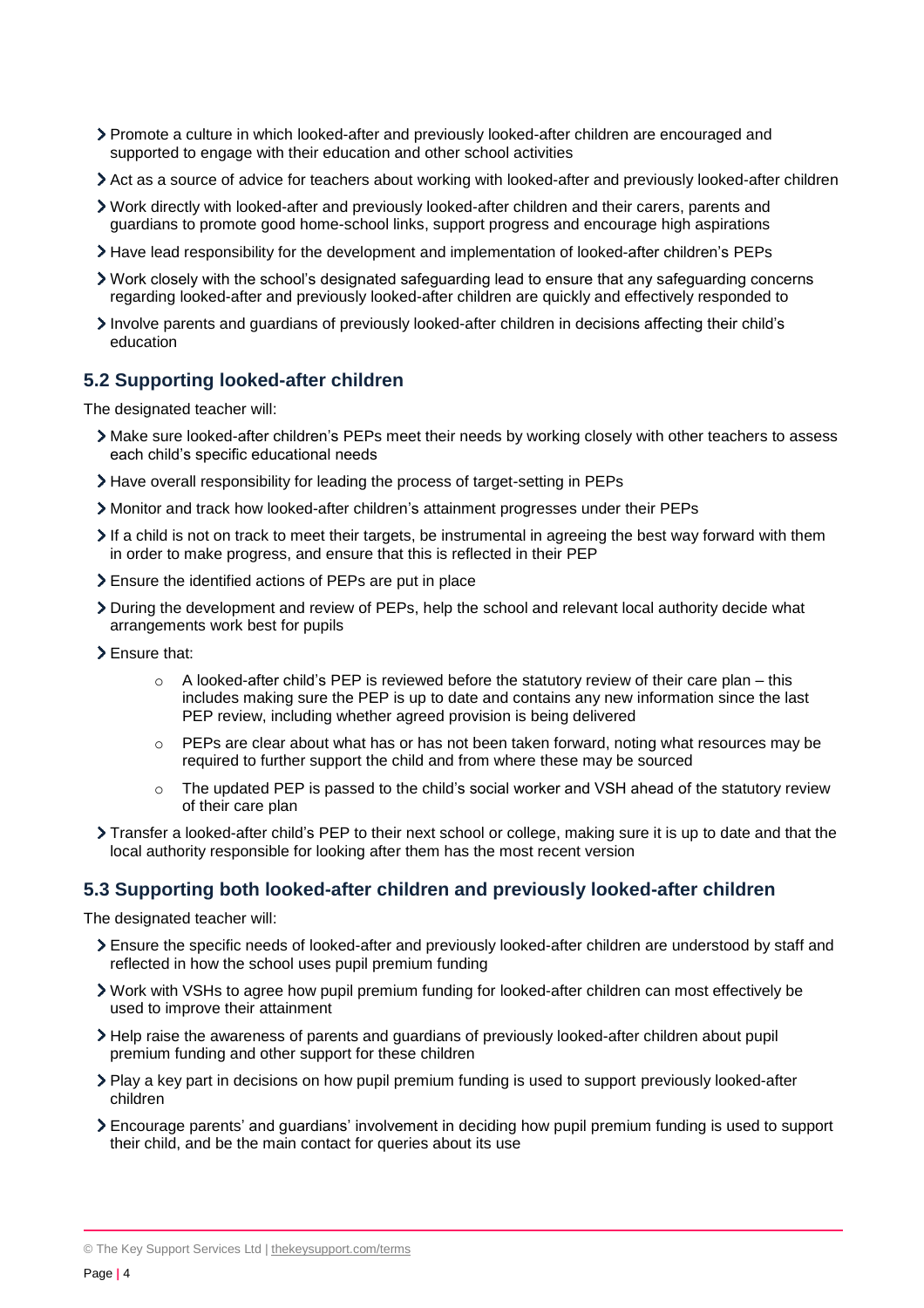- Ensure teachers have awareness and understanding of the specific needs of looked-after and previously looked-after children in areas like attendance, homework, behaviour and future career planning
- Be aware of the special educational needs (SEN) of looked-after and previously looked-after children, and make sure teachers also have awareness and understanding of this
- Ensure the [SEND code of practice,](https://www.gov.uk/government/publications/send-code-of-practice-0-to-25) as it relates to looked-after children, is followed
- Make sure PEPs work in harmony with any education, health and care (EHC) plans that a looked-after child may have
- Ensure that, with the help of VSHs, they have the skills to identify signs of potential SEN issues in lookedafter and previously looked-after children, and know how to access further assessment and support where necessary
- Ensure that they and other staff can identify signs of potential mental health issues in looked-after and previously looked-after children and understand where the school can draw on specialist services
- Put in place robust arrangements to have strengths and difficulties questionnaires (SDQs) completed for looked-after children, and use the results of these SDQs to inform PEPs
- Put in place mechanisms for understanding the emotional and behavioural needs of previously lookedafter children

#### **5.4 Relationships beyond the school**

The designated teacher will:

- Proactively engage with social workers and other professionals to enable the school to respond effectively to the needs of looked-after and previously looked-after children
- Discuss with social workers how the school should engage with birth parents, and ensure the school is clear about who has parental responsibility and what information can be shared with whom
- Be open and accessible to parents and guardians of previously looked-after children and encourage them to be actively involved in their children's education
- Proactively build relationships with local authority professionals, such as VSHs and SEN departments
- Consider how the school works with others outside of the school to maximise the stability of education for looked-after children, such as:
	- $\circ$  Finding ways of making sure the latest information about educational progress is available to contribute to the statutory review of care plans
	- o Ensuring mechanisms are in place to inform VSHs when looked-after children are absent without authorisation and work with the responsible authority to take appropriate safeguarding action
	- $\circ$  Talking to the child's social worker and/or other relevant parties in the local authority regarding any decisions about changes in care placements which will disrupt the child's education, providing advice about the likely impact and what the local authority should do to minimise disruption
	- o Making sure that, if a looked-after child moves school, their new designated teacher receives any information needed to help the transition process
- Seek advice from VSHs about meeting the needs of individual previously looked-after children, but only with the agreement of their parents or guardians
- Make sure that for each looked-after child:
	- There's an agreed process for how the school works in partnership with the child's carer and other professionals, such as their social worker, in order to review and develop educational progress
	- $\circ$  School policies are communicated to their carer and social worker and, where appropriate, birth parents

© The Key Support Services Ltd | [thekeysupport.com/terms](https://thekeysupport.com/terms-of-use)